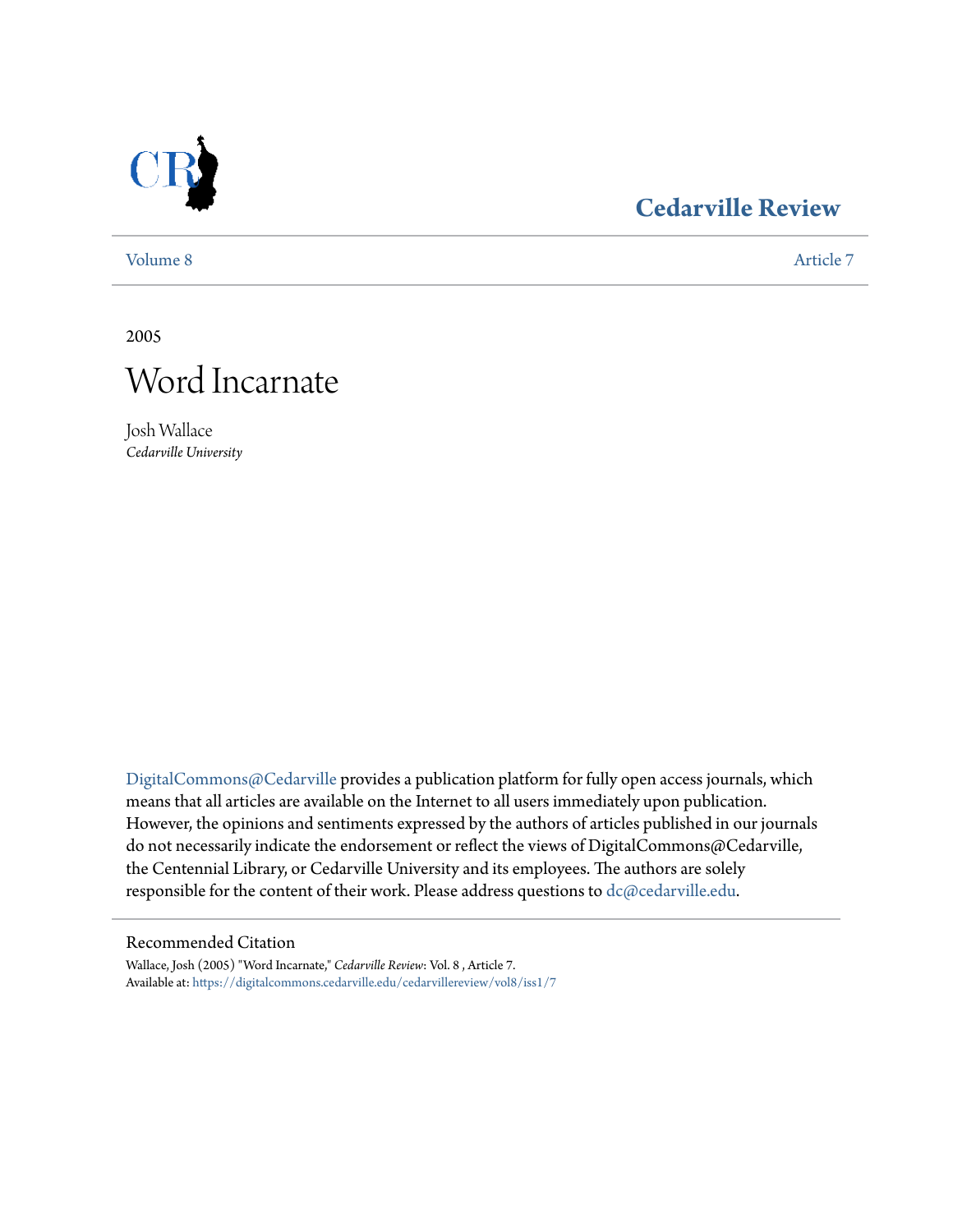## Word Incarnate

Browse the contents of [this issue](https://digitalcommons.cedarville.edu/cedarvillereview/vol8/iss1) of *Cedarville Review*.

### **Keywords**

Nonfiction

## **Creative Commons License**

This work is licensed under a [Creative Commons Attribution-Noncommercial-No Derivative Works 4.0](http://creativecommons.org/licenses/by-nc-nd/4.0/) [License.](http://creativecommons.org/licenses/by-nc-nd/4.0/)

Follow this and additional works at: [https://digitalcommons.cedarville.edu/cedarvillereview](https://digitalcommons.cedarville.edu/cedarvillereview?utm_source=digitalcommons.cedarville.edu%2Fcedarvillereview%2Fvol8%2Fiss1%2F7&utm_medium=PDF&utm_campaign=PDFCoverPages)



This nonfiction is available in Cedarville Review: [https://digitalcommons.cedarville.edu/cedarvillereview/vol8/iss1/7](https://digitalcommons.cedarville.edu/cedarvillereview/vol8/iss1/7?utm_source=digitalcommons.cedarville.edu%2Fcedarvillereview%2Fvol8%2Fiss1%2F7&utm_medium=PDF&utm_campaign=PDFCoverPages)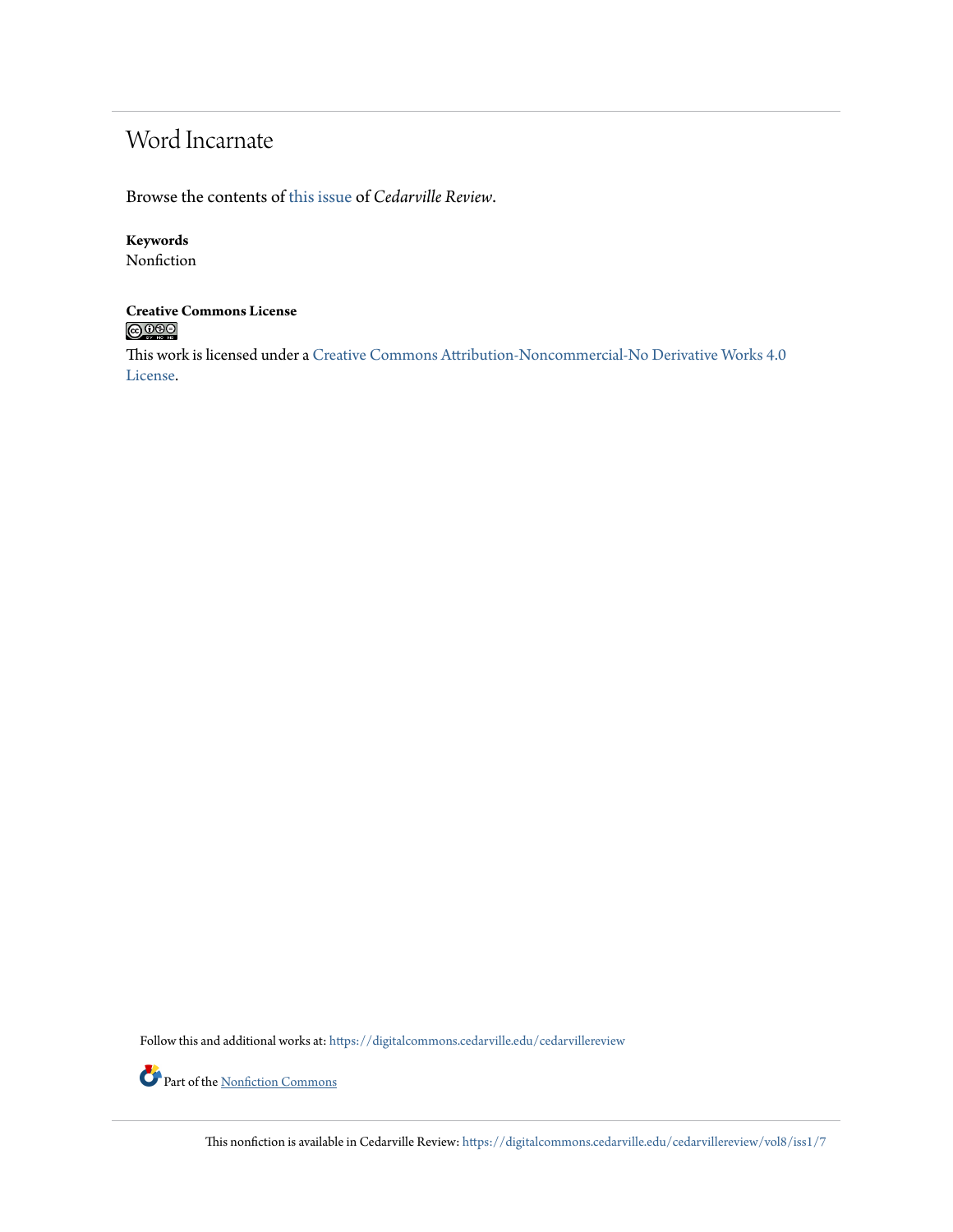# **Word Incarnate**

by Josh Wallace

### 1. Εν άρχη ή ο λόγος

This is where I begin; I have a story to tell. I have been living with it a long time-it shares my breakfast and on occasion claims my favourite coffee mug before me. I can taste it on my toothbrush and feel it against my skin while I shower. I kiss it goodnight as I crawl into bed, but it continues to occupy my last thoughts as my consciousness descends below dreams.

My story carries pieces of dark sky pierced by pinpoint, flame-prick stars. The flickering of candles and aftertaste of Earl Grey also reside within its borders. Bagpipes, breakbeats, battle cries, Chopin, Mendelssohn, and Grieg-it vibrates in the air around my skin (also reggae, cellos and Metallica). Smoke against autumn leaves, blood against gray sage, steam against snow, stage lighting against a three hundred lighters swaying back and forth. My story against words.

The tree in my backyard had a knotted rope hanging from a treefort my dad built when I was ten. While a ladder leaned against the opposite side of the ancient willow, I would only ascend by the rope—a feat I have still to complete. My pencilthin arms would struggle against gravity and my dead weight until the first branch. I would always pause at the branch for rest but find myself too tired to go further up and unable to get down. Too tired to seek shelter against the sky and too scared to set my feet against the ground.

I tire of metaphors. I tire of seeking words to fill the cracks, to strengthen the weak joints, to plow the roads straight. I tire too quickly; I have a story. A mind weak as my biceps will not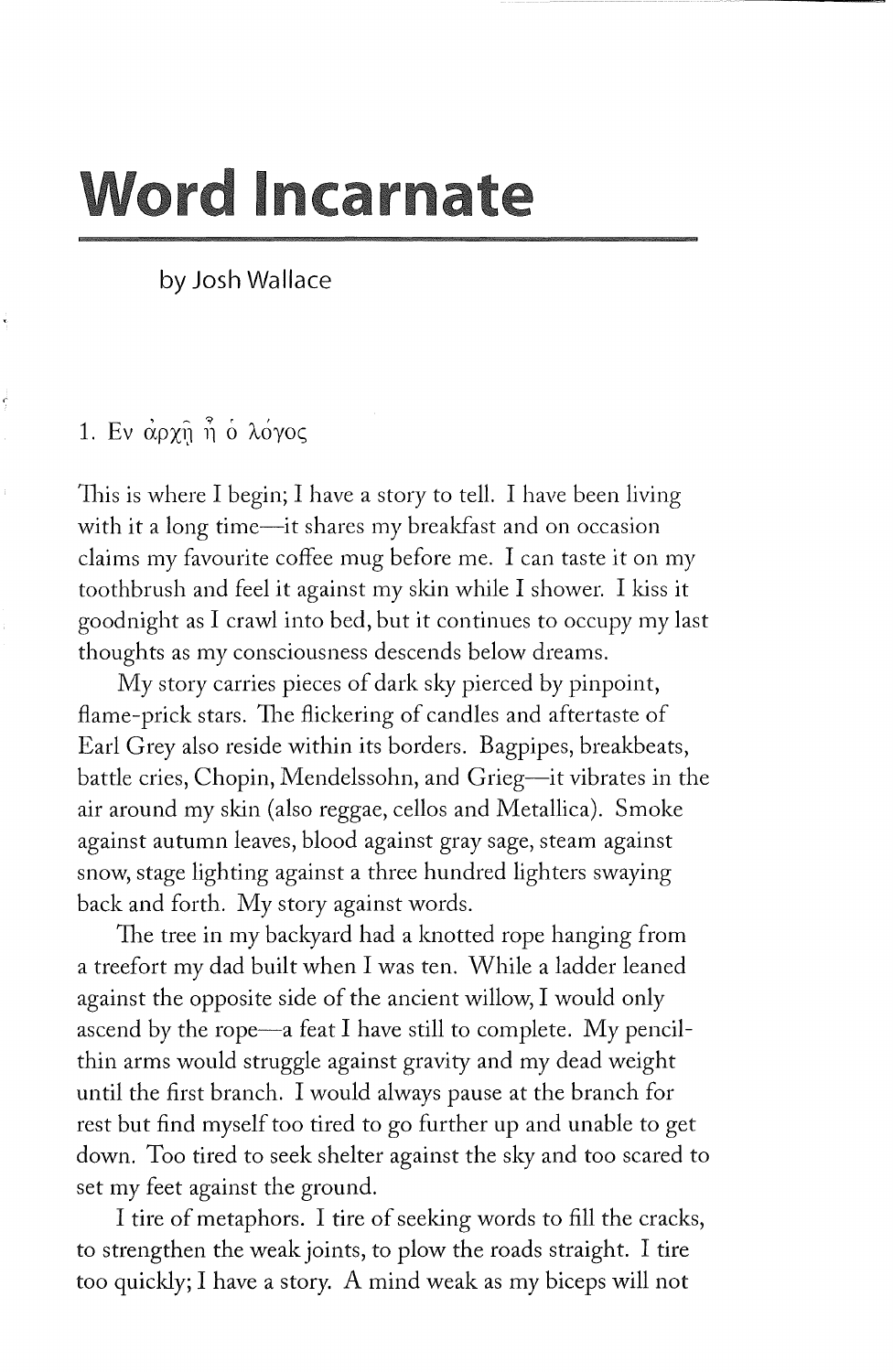pull up out of me the pieces of dark sky or unchanging conifers amid an autumn. And not even sound is heard in a void. The ladder ended at the top of the tree just as much as the rope.

So I begin in words-imperfect, inexact, symbolic words. And this is fitting-in the beginning was the Word. While words may never approach the reality of even an impression, no one sings notes unwritten (who remembers Caedmon?). Presence is better than absence, no? But what if there are words that are better--that convey the object itself--that stem from the essence of the subject? Words like the Word in the beginning. What if the rope really does lead somewhere better than the ladder?

#### כי לא מחשבותי מחשבותיכם ולא דרכיכם דרכי 2. נאם יחוח

A house against the sky: ten thousand years ago today the sons of gods and daughters of men covenanted to cover man's ancestral bloodshed (Cain will always be marked). The foundations of peace rested upon the rocky floor of the valley at the union of two great rivers-the Tigris and the Euphrates. Under the shadow of Ararat, man cut from the stone in the wilderness, floated the slabs upon the water, and built an obelisk to shelter him from the heavens. But upon the placing of the pinnacle, the celebrants could not remember the significance of their monument. 1hey attempted to explain, but found the words stolen from their mouths. Even engineers and architects could not bring forth the meaning of this lone finger thrust up against the sky. So each dispersed to his own home, and the story was borne into the all the languages of the world.

I still find myself trying to tell this story, but I never get it right. My language refuses to disclose the sordid details of her mother tongue suddenly turning harlot, leaving bastard babies to the children of soil. Still, even without her speaking, I know her mother began much better than this-I've heard the rumors. They say she ran with Angels and Forms and even on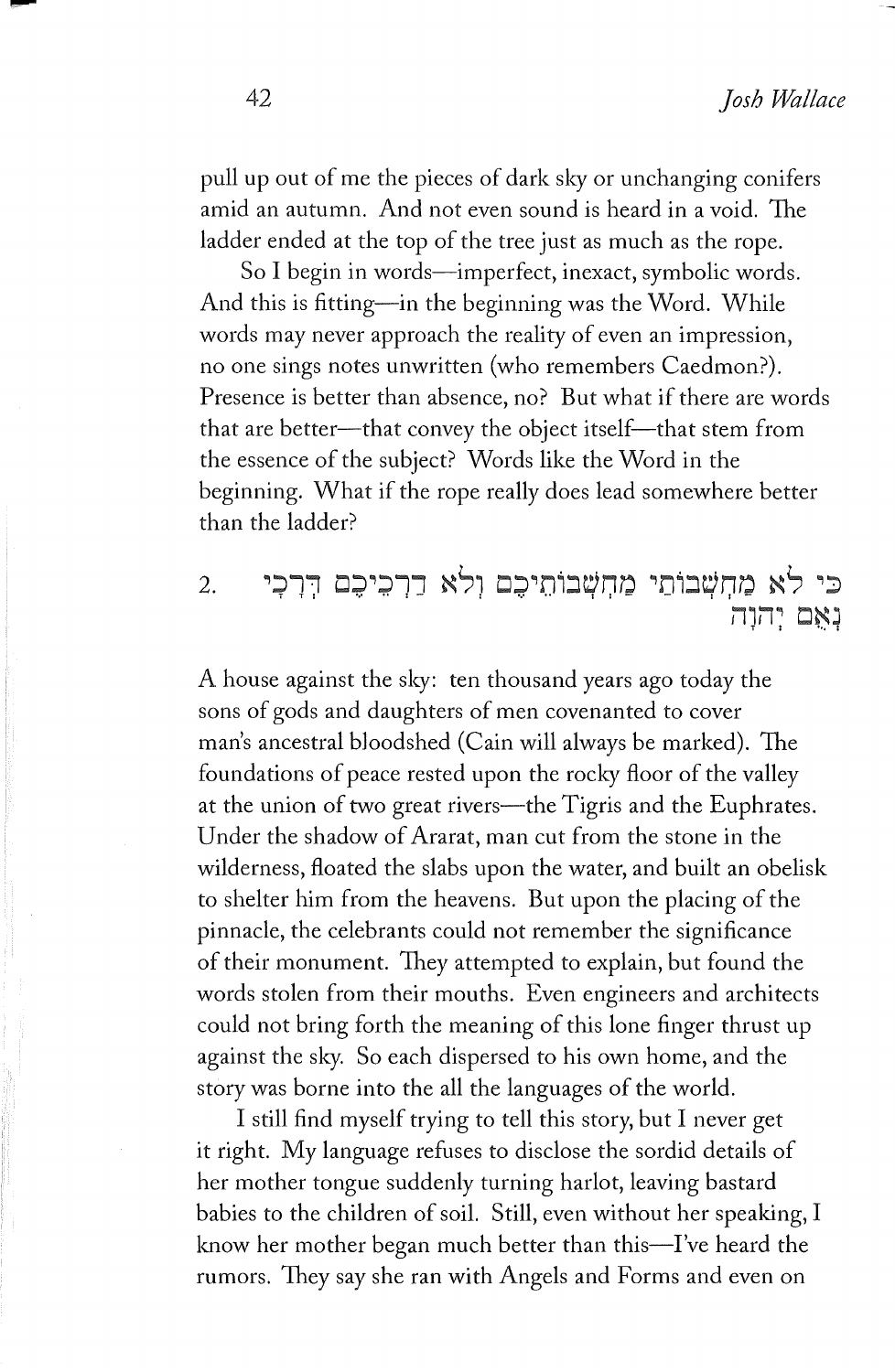occasion knew the advances of God Himself. I have never heard explanation of her sudden surrender of purity, only intimations of a jealous lover.

My teeth, lips, and tongue have known many of her daughters-I played with a dark-haired Hispanic in high school, lived with two beautiful Mediterranean women in college, and now have fallen for the angular features of a German emigrant. I float from one love to the next, each affair serving its purpose, allowing me to view my self and my context differently. I become innately agrarian or earthy, colored by red dust blowing off distant cliffs. I am beat and turned by the voices of the cosmopolis. I stink of the fires of academic barbarians, burning texts that infringe their borders. But in all these woman I feel the gaze of their mother.

Underneath the trash heap of my discarded language-words unable to symbolise my inexpressible existence-a deep ancient discourse waits. She has held out since Babel, whored out but redeemed by her greatest love, sustained by ravens in her solitude. I sift through all my refuse, digging beneath advertisements and lies, searching for her to speak "I love you" to my father, "I am scared" to my wife.

A prophet from a scripture tells another story. Ten thousand years from tomorrow the God of heaven will reach under the last glowing embers of what we have wrought upon this planet. He will pull from the ground his waiting bride. And at the celebration, he will retire with her, pull her close to himself, and utter the word unheard since the beginning. And she will conceive his thoughts, and once again light will be born into the darkness.

3. Και ο λόγος σαρξ εγένετο και εσκήνωσεν εν ημίν, και εθεασάμεθα την δόξαν αύτου, δόξαν ως μονογενούς παρα πατρός, πλήρης χάριτος και αληθείας.

The end of all words is incarnation. We endeavour in symbols to give substance to the realities of the spirit. Language is the flesh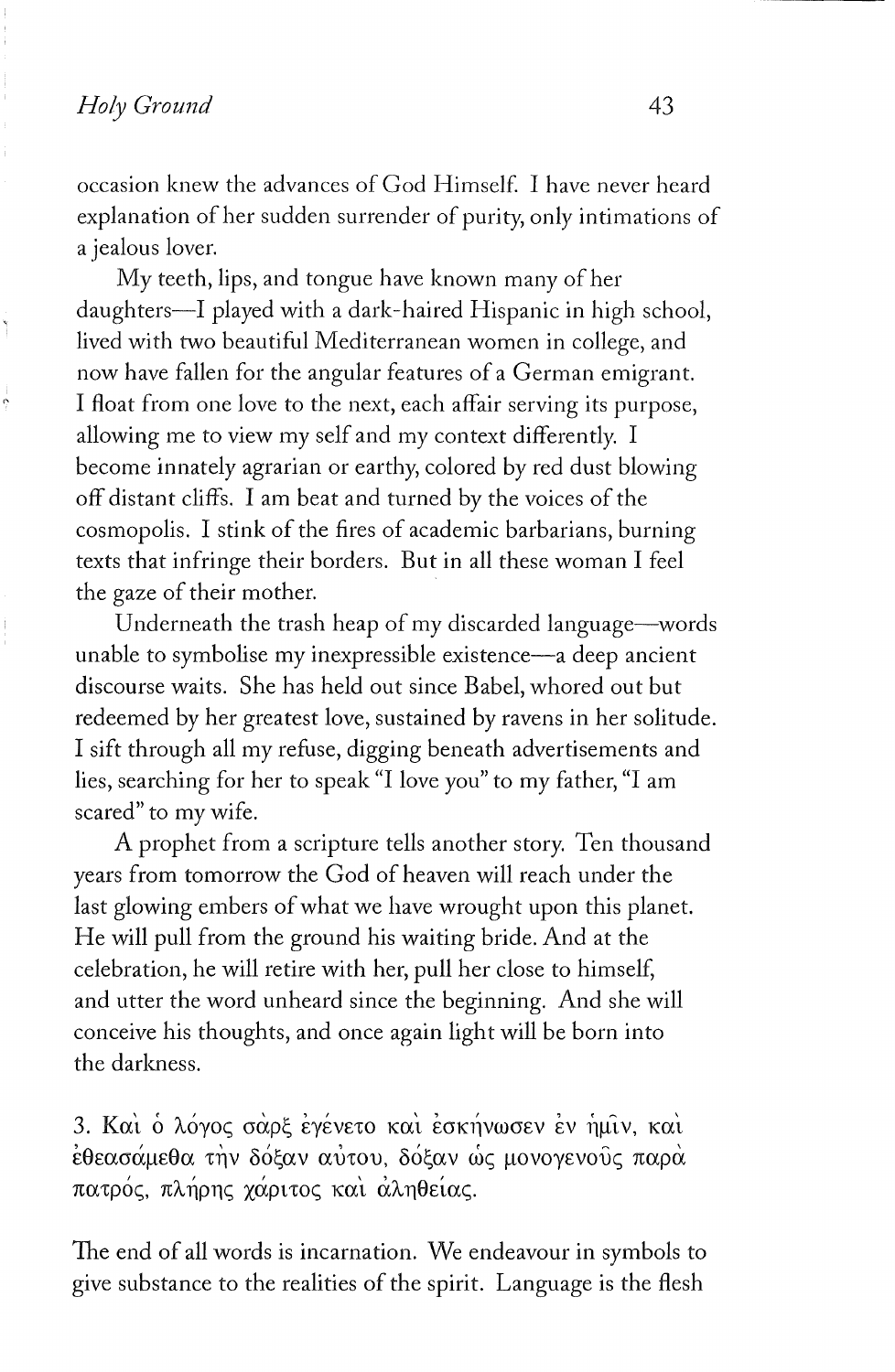embodying the active soul of our intentions. We speak, hoping grander, more basic elements will give life to the dead signs we release into the atmosphere—hoping that in some sense we ourselves are being born into the void that was the silence.

In the beginning was the Word-I sometimes believe each person possesses a secret word. The word comes to us in dreams or crawls up from the recesses of our subconscious. We both know and do not this word. It is foreign to us but expresses us in our very essence. Some fear it. Some wield it as talisman. But never has this word been expressed, never can it leave our lips. To do so would be blasphemy of a sort—for we are of unclean lips amid a people of unclean lips. 1his is the final word. The pure word. It is the symbol that contains within itself its own meaning. It has no referent but itself. To speak it would be to call the kosmos to account, to give the lie. And in that moment of cosmic dissonance-the realization that all that claims reality is just an empty attempt to picture something greater than itself-the universe would collapse in upon itself, snuffing out the flame of its shadowed-life. This is the Word that was in the beginning.

And the Word became flesh—In a former era, the office of poet and priest were held in equal reverence. The priest represented God to the people by granting them salvation through the sacraments; the poet, by granting them intimacy through the words of God. To represent God is a weighty thing. The Ancients knew this. If a Priest or Poet misrepresented God, God would defend his name (Eli still mourns his sons). Moses met God's retribution east of the Jordan. David knew God's wave to wash over him, to draw his bastard son back into the deep. Both the Fish and the Worm found Jonah.

Words do not easily contain God. The symbol often detracts from the substance. Jesus knew this upon the cross. The flesh that translates also corrupts, so it must be transfigured by suffering into a better language. So in the cross we find the glory of God revealed. As the thorns and scourge and spear peel back Christ's skin, the \i\Tord, the final word and the first word,